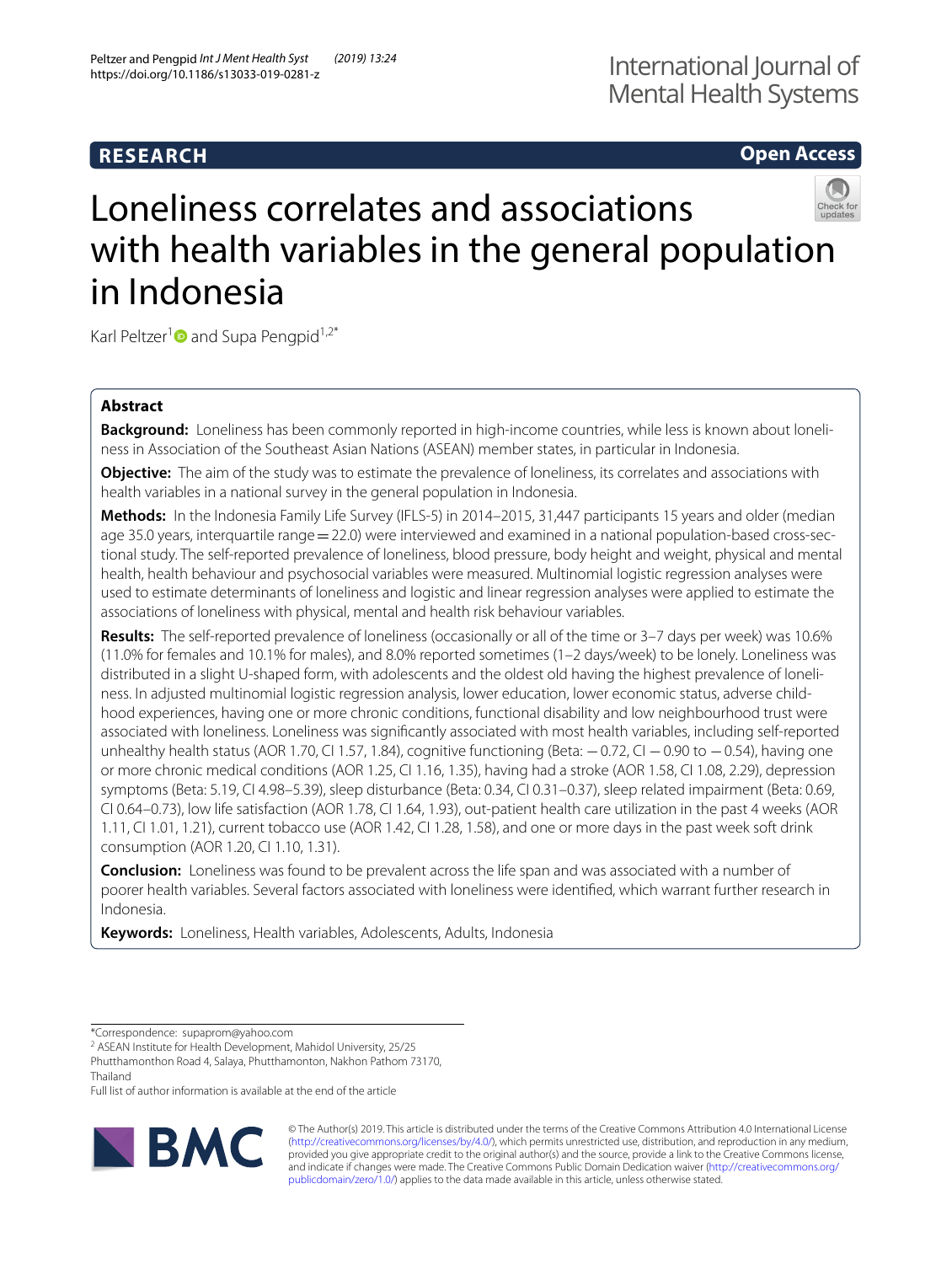#### **Introduction**

According to Hawkley and Cacioppo  $([1], p. 218)$  $([1], p. 218)$  $([1], p. 218)$ , loneliness is a "distressing feeling that accompanies the perception that one's social needs are not being met by the quantity or especially the quality of one's social relationships." A loneliness model by Hawkley and Cacioppo  $([1], p. 222)$  $([1], p. 222)$  $([1], p. 222)$  "posits that perceived social isolation is tantamount to feeling unsafe, and this sets of implicit hypervigilance for (additional) social threat in the environment. Unconscious surveillance for social threat produces cognitive biases: relative to nonlonely people, lonely individuals see the social world as a more threatening place, expect more negative social interactions, and remember more negative social information. Negative social expectations tend to elicit behaviors from others that confrm the lonely persons' expectations, thereby setting in motion a self-fulflling prophecy in which lonely people actively distance themselves from would-be social partners even as they believe that the cause of the social distance is attributable to others and is beyond their own control. This self-reinforcing loneliness loop is accompanied by feelings of hostility, stress, pessimism, anxiety, and low self-esteem and represents a dispositional tendency that activates neurobiological and behavioral mechanisms that contribute to adverse health outcomes."

Loneliness occurs across the life span, yet most studies investigated loneliness during older age and adolescents in high-income countries, and only few studies studied loneliness across the life span, including Asian countries  $[2-9]$  $[2-9]$  $[2-9]$ . An increasing number of studies seem to show negative efects of loneliness on physical and mental health as well as health behaviour. Studies showed that loneliness was associated with poor selfreported health status [[5,](#page-9-2) [6,](#page-9-3) [10,](#page-9-4) [11\]](#page-9-5). Other studies show a negative efect of loneliness on physical health, such as self-reported chronic diseases [\[5](#page-9-2)], hypertension [\[12](#page-9-6), [13\]](#page-9-7), increased vulnerability to stroke, cardiovascular diseases  $[14–16]$  $[14–16]$  $[14–16]$ , diabetes  $[5]$  $[5]$ . Further, a variety of studies found an association between loneliness and poor mental health such as poor sleep quality and greater sleep disturbance [[10](#page-9-4), [17,](#page-9-10) [18](#page-9-11)], mental health problems, such as depression [[5,](#page-9-2) [9,](#page-9-1) [19](#page-9-12), [20\]](#page-9-13), psychological distress [[5](#page-9-2), [6](#page-9-3)] and low life satisfaction [\[21](#page-9-14)]. Greater loneliness was found to be associated with lower cognitive functioning  $[22]$  $[22]$ . The risk of unhealthy behaviours was found to be higher among lonely than non-lonely individuals such as tobacco use [\[5](#page-9-2), [10](#page-9-4), [19](#page-9-12), [23](#page-9-16)] physical inactivity [\[24](#page-9-17)], including having obesity [[25](#page-9-18), [26](#page-9-19)], inadequate fruit and vegetable consumption [[5\]](#page-9-2) and consumption of sugary beverages [[27](#page-9-20)]. Several studies also found that loneliness had been associated with health-care utilisation [[5,](#page-9-2) [19](#page-9-12), [28\]](#page-9-21), while another study among older adults in Singapore found a negative association [[29\]](#page-9-22).

The prevalence of experiencing loneliness varied by country. In a national survey among the general adult population in Germany, the prevalence of some loneliness was 10.5% (4.9% slight, 3.9% moderate and 1.7% severe) [\[19](#page-9-12)]. In the general adult population in Switzerland, 31.7% felt sometimes and 4.3% quite often or very often lonely [\[5](#page-9-2)]. In countries of the former Soviet Union, the prevalence of (often) loneliness among the general adult population ranged from 4.4% in Azerbaijan to 17.9% in Moldova  $[6]$  $[6]$ . In a national sample of adolescents in Indonesia, 9.6% of students reported mostly or always feeling lonely in the past year [[7\]](#page-9-23). In Malaysia nearly onethird of older adults reported a lot of loneliness [\[13](#page-9-7)].

Some sociodemographic characteristics seem to increase the risk of having loneliness. Regarding gender, mixed results were found, with some studies fnding a higher prevalence of loneliness among adolescent boys or adult men [\[30](#page-9-24), [31](#page-9-25)] and other studies among adolescent girls or adult women [[3,](#page-9-26) [19,](#page-9-12) [31](#page-9-25), [32](#page-9-27)]. Regarding age, several studies found a non-linear U-shaped prevalence of loneliness, with more lonely younger and older or very old individuals than in middle-aged adults [\[3–](#page-9-26)[5,](#page-9-2) [33](#page-9-28)], while other studies found diferent variations of loneliness prevalence across the life span, including an increase or decline of loneliness with age [\[2,](#page-9-0) [6](#page-9-3), [19](#page-9-12), [32\]](#page-9-27). Several studies found an association between lower socioeconomic status  $[34]$  $[34]$ , lower economic  $[10, 32]$  $[10, 32]$  $[10, 32]$  $[10, 32]$  $[10, 32]$  and lower educational status [[32\]](#page-9-27) and loneliness. Adverse childhood experiences [\[10](#page-9-4), [35,](#page-9-30) [36\]](#page-9-31) have also been found to associated with adult loneliness. On the other hand, social support  $[6, 10, 20, 31]$  $[6, 10, 20, 31]$  $[6, 10, 20, 31]$  $[6, 10, 20, 31]$  $[6, 10, 20, 31]$  $[6, 10, 20, 31]$  $[6, 10, 20, 31]$  $[6, 10, 20, 31]$  $[6, 10, 20, 31]$ , being married  $[6, 19]$  $[6, 19]$  $[6, 19]$ , social capital (high levels of trust) [\[37](#page-9-32)], and social engagement [\[9](#page-9-1)] seems protective against loneliness.

Indonesia has been undergoing rapid socioeconomic transition, a growing population and rapid urbanisation [[38\]](#page-9-33), social transition (e.g., greater proportion of singles or never married) [[39](#page-9-34)], greater mobile phone, internet, and media exposure [[40](#page-9-35)], and loneliness among the leftbehind children of migrant workers in Indonesia [\[41](#page-9-36)]. Afandi [\[42](#page-9-37)] notes that "Indonesia is the country with the highest level of the social gap in Asia. It is predictable that one contributing factor is the gentrifcation that recently occurs rapidly in major cities in Indonesia… and social distance can be a predictor of various social chaos and confict in the community." For example, "My parents don't have much time for me because they are busy with work. I feel lonely. I don't have that closeness with my parents and friends. I felt like I don't have (real) friends and sometimes think my friends don't like me"  $[42]$  $[42]$  $[42]$ . "The issue of loneliness is especially signifcant in Indonesia" [[42\]](#page-9-37). "In traditional society, it was unusual for people to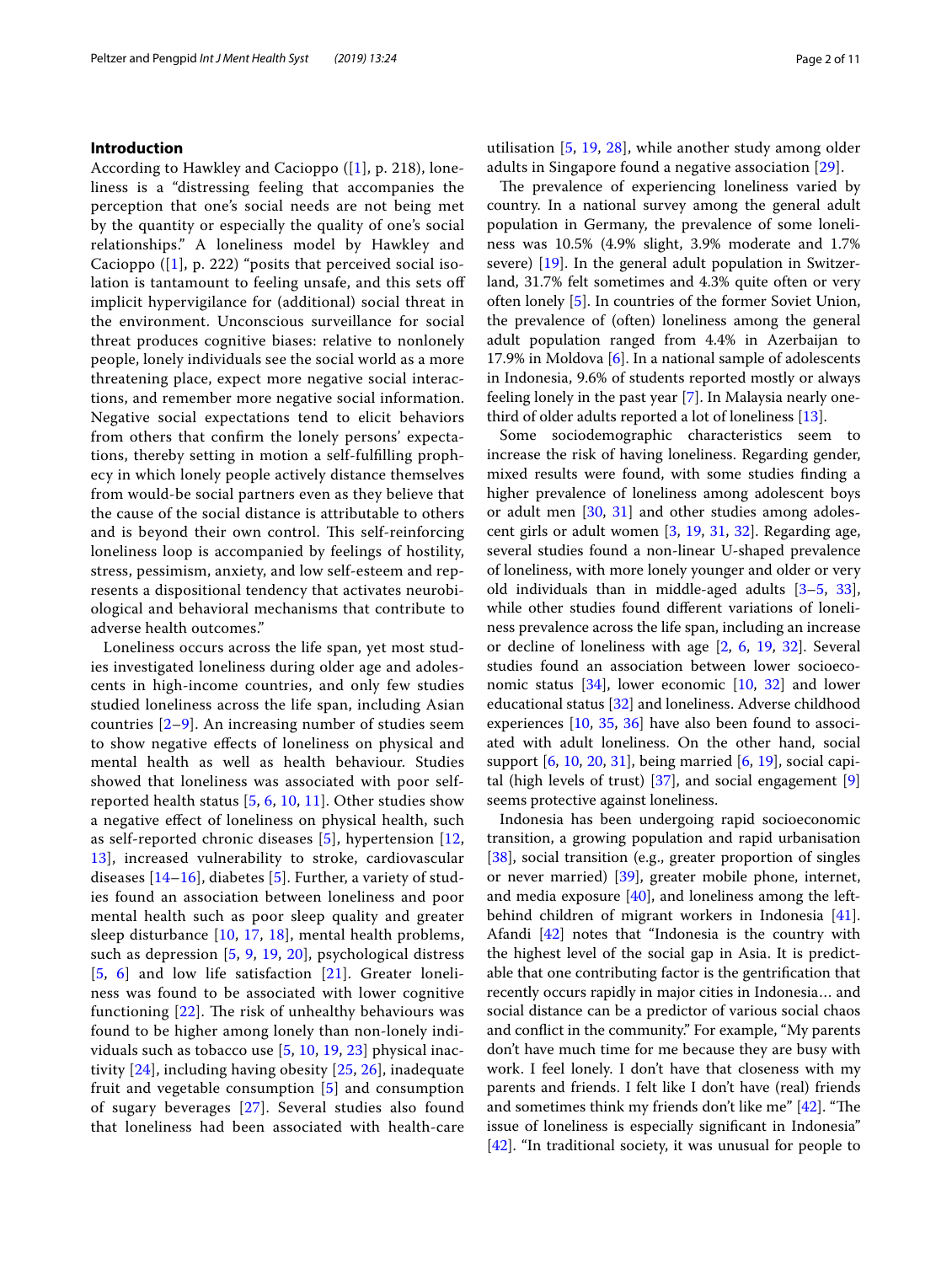be alone, and being by oneself is still considered both undesirable and also inappropriate" [\[42\]](#page-9-37). "However, rapid social change, including changes in employment, and the time pressures and travel distances have changed the pattern of many people's daily life" [[42](#page-9-37)]. "As a result, loneliness is an increasing problem for all age groups, and it is a source of stress that a majority of Indonesians are unequipped to deal with"  $[8, 42]$  $[8, 42]$  $[8, 42]$  $[8, 42]$  $[8, 42]$ . For example, low social skills were associated with increased loneliness in university students in Indonesia [\[43\]](#page-10-0).

Loneliness has been recognized as an important public health issue [[44](#page-10-1)[–46](#page-10-2)], and as it is associated with stigma, services for lonely people are difficult to implement due to the difficulty to identify or reach them  $[47]$  $[47]$ . It is hoped that this population-based study in the general population in Indonesia may help to identify risk populations so as to provide informed prevention and intervention eforts for loneliness [\[48](#page-10-4)]. Considering the paucity of data on loneliness or its association with health in Southeast Asian countries, including Indonesia, the aim of this study is to estimate the prevalence of loneliness, its correlates and associations with health variables in a national survey in the general population in Indonesia.

#### **Methods**

#### **Sample and procedure**

Cross-sectional national data (representing 83% of the population) were analysed from the 2015 "Indonesia Family Life Survey (IFLS-5)", details of the survey methodology have been described elsewhere [\[49](#page-10-5)]. The response rate was over  $90\%$  [\[49\]](#page-10-5). The IFLS-5 has been approved by ethics review boards of RAND and University of Gadjah Mada in Indonesia [[49](#page-10-5)]. Written informed consent was obtained from all respondents prior to data collection.

#### **Measures**

The *loneliness* question used for this analysis comes from the Center for Epidemiologic Studies Depression Scale (CES-D-10) [\[50\]](#page-10-6): "How often did you feel lonely in the past week?" Response options were  $1=$  rarely or none of the time  $(1 \text{ day}), 2 = \text{Some or a little of the}$ time (1–2 days),  $3=$ Occasionally or a moderate amount of time (3–4 days), or  $4=$  All of the time (5–7 days) [\[50](#page-10-6)]. This single item measure has been used previously [\[51](#page-10-7)], and significantly correlates  $(r=0.79, P<0.001)$  with the UCLA Loneliness Scale  $[52]$ . The remaining 9 items of the CES-D-10 were used to assess depression symptoms, scored 0–3 for each item, total scores ranging from 0 to 27 [\[50\]](#page-10-6); Cronbach's alpha was 0.66 in this study.

*Sociodemographic variables* included age, sex, education, residential status, and subjective socioeconomic background [[49\]](#page-10-5).

*Childhood adversity* questions included: (1) "Would you say that your health during your childhood was in general excellent, very good, good, fair, or poor?" (2) "Did you experience hunger in your childhood (from birth to 15 years)?" [\[49\]](#page-10-5).

*Chronic medical conditions* were assessed with the question, "Has a doctor/paramedic/nurse/midwife ever told you that you had…?" ("Hypertension, Diabetes or high blood sugar, Heart attack, coronary heart disease, angina or other heart problems, Stroke, tuberculosis, asthma, other lung conditions, liver, cancer or malignant tumour, arthritis/rheumatism, and uric acid/gout.") (Yes, No) [\[49](#page-10-5)]. All chronic medical conditions were summed up to indicate if an individual had no, one or two or more medical conditions.

*Functional disability* was measured with Instrumental Activities of Daily Living  $(=\text{IADL})$  (6 items) [[53\]](#page-10-9). (Cronbach's alpha 0.91). A dichotomized functional disability total score was constructed and IADL disability classifed as having difficulty in one or more IADL items.

*Social capital* was assessed with 4 items: "During the last 12 months did you participate or use?…" (1) Community meeting, (2) Voluntary labour, (3), Programme to improve the village/neighbourhood, and (4) Religious activities. Response options, were "yes" or "no" [\[49](#page-10-5)]. (Cronbach's alpha 0.69). Participants that never scored with "yes" were classifed as having low social capital.

*Neighbourhood trust* was assessed with two items, e.g., *"*In most parts of the community or village, is it safe for you to walk alone at night?" [\[49](#page-10-5)]. Response options ranged from  $1 = \text{very}$  unsafe to  $4 = \text{very}$  safe, which were summed giving scores from 2 to 8.

*Self*-*reported health status* was measured with the question, "In general, how is your health?" Response options were  $1=$  Very healthy, 2, Somewhat healthy, 3 = Somewhat unhealthy, and  $4$  = Unhealthy [\[49](#page-10-5)].

*Cognitive functioning* was assessed with questions from the Telephone Survey of Cognitive Status (TICS) [\[54](#page-10-10)]. Total scores ranged from 0 to 34.

#### *Hypertension measurement and classifcation*

Three consecutive measurements of systolic and diastolic blood pressure (BP) were averaged. "Hypertension was defined as  $SBP \ge 140$  mm Hg and/or DBP  $\ge 90$  mm Hg and/or current use of antihypertensive medication. Normotension was defned as BP values<120/80 mm Hg in individuals who were not taking antihypertensive medication" [[55\]](#page-10-11).

*Sleep disturbance* was assessed with fve items from the "Patient-Reported Outcomes Measurement Information System (PROMIS)" sleep disturbance measure [\[56](#page-10-12)]. Response options ranged from  $1=$ not at all to  $5=$ very much. (Cronbach's alpha=0.68).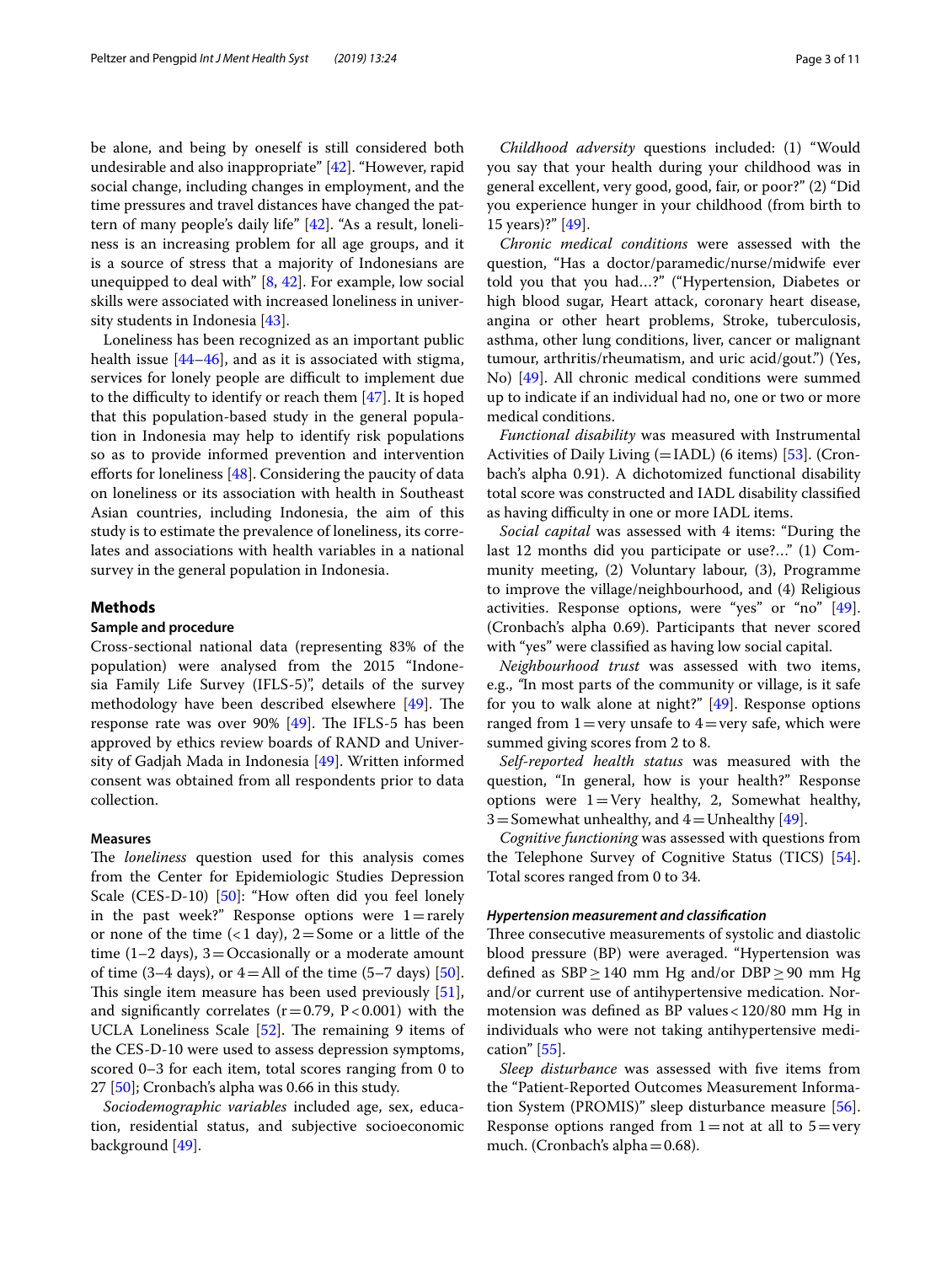*Sleep Related Impairment* was assessed with fve items from the PROMIS sleep impairment measure [\[57](#page-10-13)]. Response options ranged from  $1=$ not at all to  $5=$ very much. (Cronbach's alpha $=0.82$ ). For both sleep measures the fve items were summed giving scores from 5 to 25 and total item mean scores from 1 to 5.

*Life satisfaction* was assessed with the question, "Please, think about your life as a whole. How satisfed are you with it?" Response options ranged from  $1=$  completely satisfied to  $5=$  not at all satisfied [\[49](#page-10-5)]. Low life satisfaction was defned as not very or not at all satisfed.

*Health care utilization* was assessed with the question, "Whether visited any outpatient health care clinic in 1 month prior to survey or not?"(Yes, No) [\[49\]](#page-10-5).

*Anthropometric measurements.* Body mass index (BMI) was calculated as measured weight in kg divided by measured height in metre squared [[58\]](#page-10-14).

*Tobacco use* was assessed with two questions: (1) "Have you ever chewed tobacco, smoked a pipe, smoked selfenrolled cigarettes, or smoked cigarettes/cigars?" (Yes, No), (2) "Do you still have the habit or have you totally quit?"(Still have, Quit) [\[49](#page-10-5)]. Responses were grouped into never or quitters and current tobacco users.

*Physical activity* was assessed with a modifed version of the "International Physical Activity Questionnaire (IPAQ) short version, for the last 7 days (IPAQ-S7S)". We used the instructions given in the IPAQ manual [[59](#page-10-15)], and categorized physical activity according to the IPAQ procedures  $[60]$  $[60]$  as low, moderate and high (low=physical inactivity).

*Fruit and vegetable consumption* was assessed with questions on, "How many days in the past week did you eat, (1a) Green leafy vegetables? (1b) carrots? (2a) banana? (2b) papaya? (2c) mango?" [[49](#page-10-5)]. Infrequent fruit consumption was defned as less than 3 days a week, and infrequent vegetable consumption as less than daily.

*Soft drink consumption* was assessed with the question, "How many days in the past week did you have a soft drink (Coca cola, sprite, etc.)?" [\[49\]](#page-10-5) (Coded as any day of the week).

#### **Data analysis**

Descriptive statistics were calculated to describe the sample. First unadjusted, followed by adjusted multinomial logistic regression was used determine the relative risk ratio (RRR) and 95% confdence intervals (CIs) between socio-demographic factors, childhood adversity, having chronic conditions, functional disability, social capital and loneliness status. The dependent variables were moderate loneliness (sometimes or 1–2 days/week) and severe loneliness (occasionally or all the time or 3–7 days/ week) and the comparison group, individuals with rarely or no (<1 day/week) loneliness. Unconditional logistic regression and linear regression analyses were utilized to estimate the associations of loneliness (occasionally or all the time or 3–7 days/week) with health status, physical and mental health and health risk behaviour variables in three models (model 1 unadjusted, model 2 age- and sex adjusted, and model 3 adjusted for age, sex, marital status, residence, economic status, education, social capital, and neighbourhood trust [[5\]](#page-9-2). Potential multi-collinearity between variables was assessed with variance infation factors, none of which exceeded critical value. *P*<0.05 was considered signifcant. "Cross-section analysis weights were applied to correct both for sample attrition from 1993 to 2014, and then to correct for the fact that the IFLS1 sample design included over-sampling in urban areas and off Java. The cross-section weights are matched to the 2014 Indonesian population, again in the 13 IFLS provinces, in order to make the attrition-adjusted IFLS sample representative of the 2014 Indonesian population in those provinces" [[49\]](#page-10-5). Both the 95% confdence intervals and P-values were adjusted considering the survey design of the study. All analyses were done with STATA software version 13.0 (Stata Corporation, College Station, TX, USA).

#### **Results**

#### **Sample characteristics and prevalence of loneliness**

The total sample included 31,447 individuals 15 years and older, males  $=49.2\%$ ; median age 35.0 years, IQR  $=22.0$ , age range of 15–109 years, from Indonesia. The selfreported prevalence of loneliness (occasionally or all of the time or 3–7 days per week) was 10.6% (11.0% for females and 10.1% for males), and 8.0% reported sometimes (1–2 days/week) to be lonely (see Table [1\)](#page-4-0).

The prevalence of loneliness was highest in the age groups 15–24 years, followed by the oldest old (80 years or more) and the 70–74 years age group, while the lowest feelings of loneliness were reported among the 75–70 year-olds and the 55–59 year-olds (see Fig. [1](#page-5-0)).

#### *Associations with loneliness*

In adjusted multinomial logistic regression analysis, compared to 15–29 year-olds moderate loneliness was lower at middle and older age, while severe loneliness was lower at middle age but not at older age. Higher educational level and richer subjective economic background were negatively associated with both moderate and severe loneliness. Being married or cohabiting was negatively associated with both moderate and severe loneliness. Having experienced childhood hunger was associated with both moderate and severe loneliness. Better childhood health status decreased the odds of severe loneliness. Compared to individuals with no chronic medical condition, those with one or two or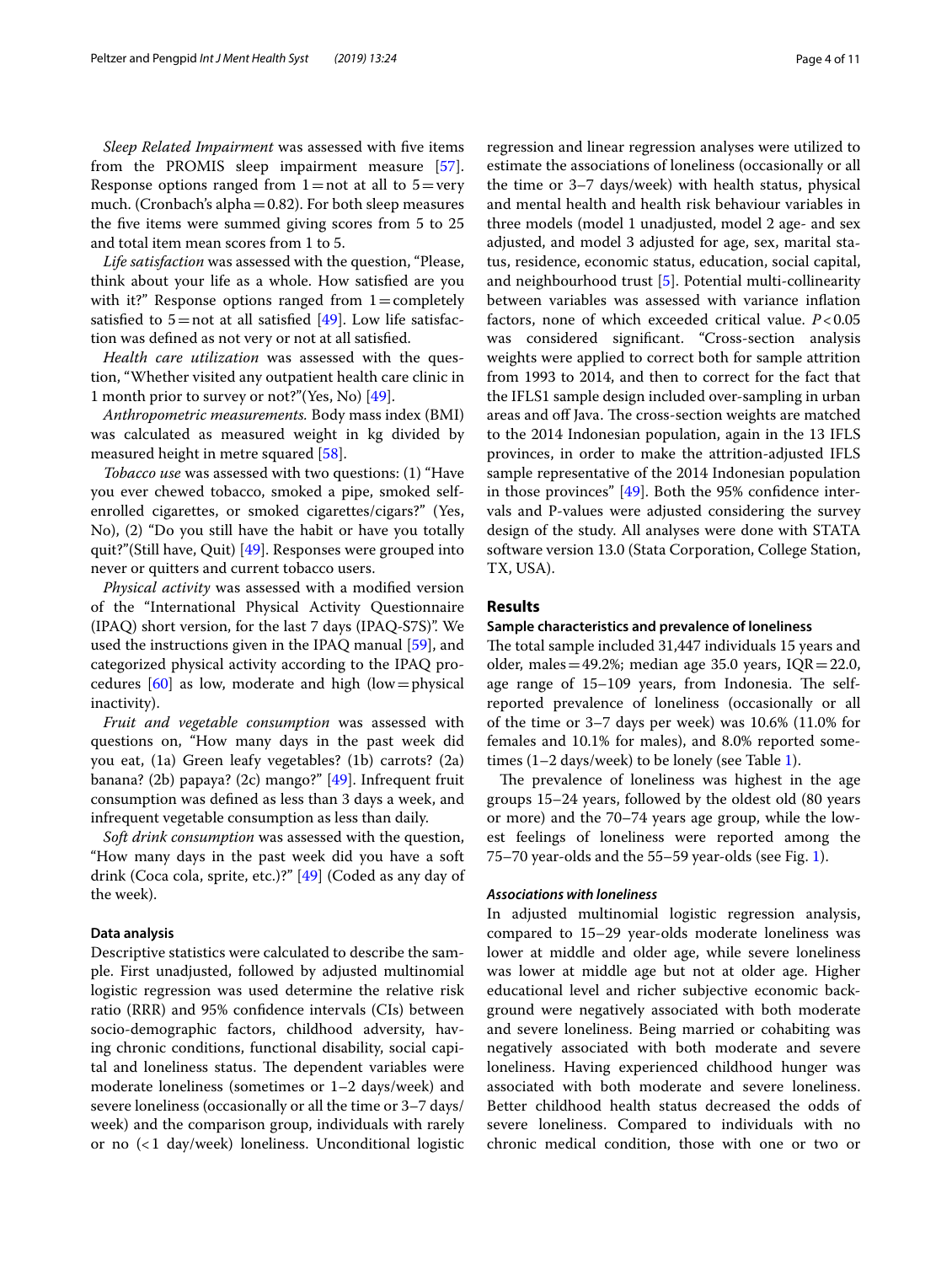## <span id="page-4-0"></span>**Table 1 Sample characteristics**

| Variable                                | Variable specification                          | Total                 |
|-----------------------------------------|-------------------------------------------------|-----------------------|
| Total, n                                |                                                 | 31,447                |
| Age, median (IQR)                       |                                                 | 35.0 (22.0)           |
| Sex                                     | Males                                           | 49.2%                 |
|                                         | Females                                         | 50.8%                 |
| Age                                     | $15 - 29$                                       | 21.9%                 |
|                                         | $30 - 59$                                       | 58.8%                 |
|                                         | 60 or more                                      | 19.3%                 |
| Education                               | High school or higher                           | 58.1%                 |
|                                         | None or elementary                              | 41.9%                 |
| Subjective economic background          | Poor                                            | 24.8%                 |
|                                         | Medium                                          | 46.7%                 |
|                                         | Rich                                            | 28.5%                 |
| Marital status                          | Unmarried                                       | 16.4%                 |
|                                         | Married, cohabitating                           | 72.9%                 |
|                                         | Separated/divorced/widowed                      | 10.6%                 |
| Residence                               | Urban                                           | 53.4%                 |
| Childhood hunger                        | Yes                                             | 8.4%                  |
| Childhood health status                 | Poor/fair                                       | 37.2%                 |
|                                         | Good                                            | 40.2%                 |
|                                         | Very good                                       | 22.6%                 |
| Chronic conditions                      | One or more                                     | 35.1%                 |
| Instrumental activities of daily living | Yes                                             | 23.7%                 |
| Social capital                          | Low                                             | 41.5%                 |
| Neighbourhood trust                     | Scale                                           | $M = 6.0$ (SD = 0.8)  |
| Self-rated status                       | Unhealthy                                       | 21.9%                 |
| Cognitive functioning                   | Scale                                           | $M = 18.8$ (SD = 4.6) |
| Hypertension <sup>a</sup>               | Yes                                             | 31.9%                 |
| Stroke                                  | Yes                                             | 1.0%                  |
| Heart problems                          | Yes                                             | 1.9%                  |
| Diabetes                                | Yes                                             | 2.7%                  |
| Depression symptoms                     | Scale                                           | $M = 5.9$ (SD = 4.4)  |
| Sleep disturbance                       | Scale                                           | $M = 2.2$ (SD = 0.7)  |
| Sleep related impairment                | Scale                                           | $M = 1.9$ (SD = 0.9)  |
| Life satisfaction                       | Low                                             | 14.6%                 |
| Out-patient visit in the past 4 weeks   | Yes                                             | 18.9%                 |
| Body mass index <sup>a</sup>            | Scale                                           | $M = 23.3$ (SD = 4.6) |
| Tobacco use                             | Current                                         | 32.9%                 |
| Physical activity                       | Inactive                                        | 47.7%                 |
| Fruit and vegetable consumption         | Infrequent                                      | 38.2%                 |
| Soft drink consumption                  | One day or more in a week                       | 17.9%                 |
| Loneliness                              | Rarely or none of the time (< 1 day)            | 81.0%                 |
|                                         | Some or a little of the time (1-2 days)         | 8.0%                  |
|                                         | Occasionally/moderate amount of time (3-4 days) | 7.3%                  |

All of the time (5–7 days) 3.3%

IQR, interquartile range; M, mean; SD, standard deviation

<sup>a</sup> In the sample 18 years and above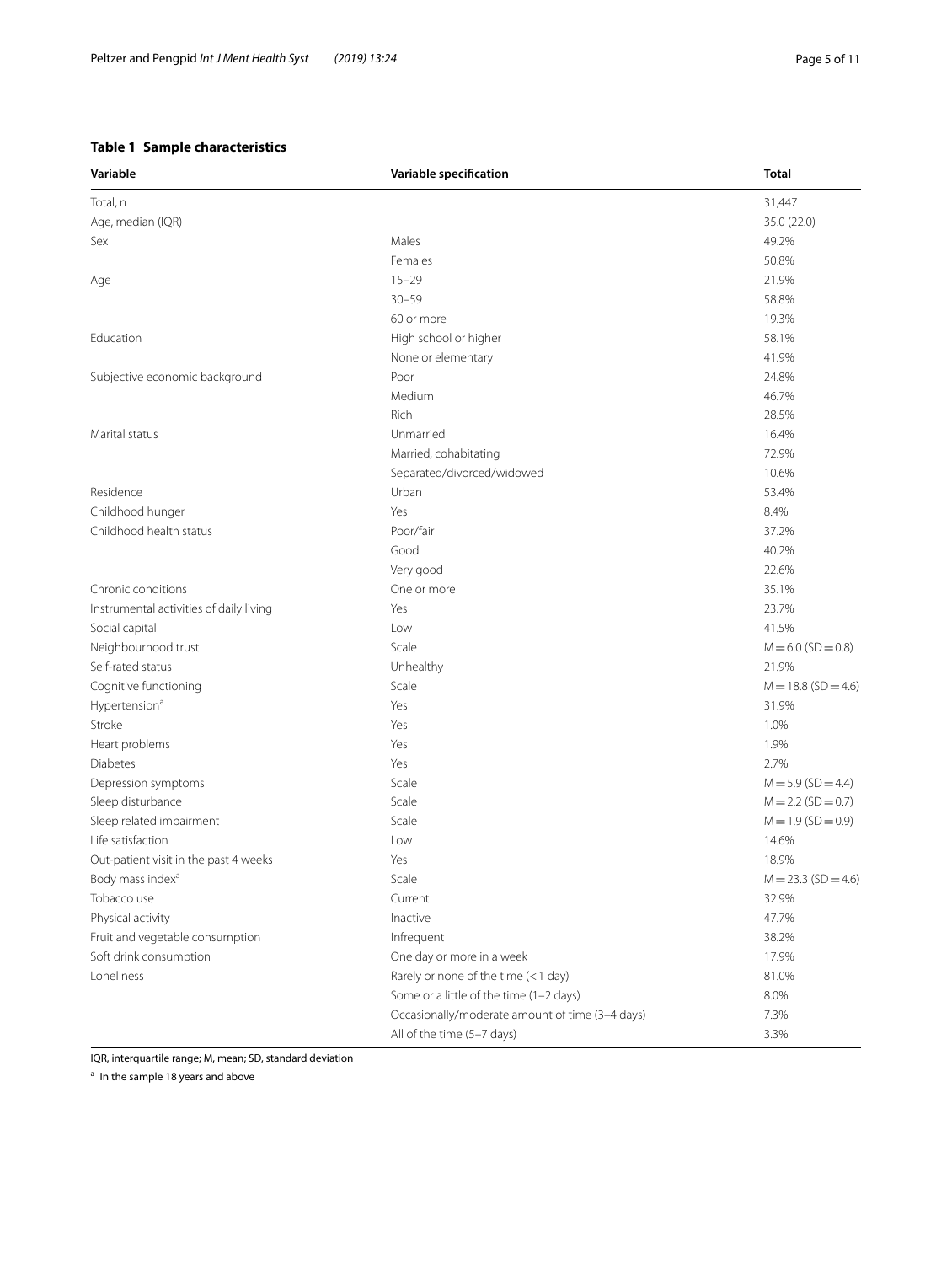

<span id="page-5-0"></span>more chronic conditions were more likely to experience both moderate and severe loneliness. Having functional disabilities (IADL) were associated with a higher risk of moderate and severe loneliness. Social capital in terms of neighbourhood trust was protective from both moderate and severe loneliness (see Table [2\)](#page-6-0).

#### *Associations between loneliness and health variables*

In adjusted logistic or linear regression models, loneliness was associated with self-reported unhealthy health status (AOR 1.70, CI 1.57, 1.84), lower cognitive functioning (Beta:  $-0.72$ , CI  $-0.90$  to  $-0.54$ ), having one or more chronic medical condition (AOR 1.25, CI 1.16, 1.35), having had a stroke (AOR 1.58, CI 1.08, 2.29), depression symptoms (Beta: 5.19, CI 4.98, 5.39), sleep disturbance (Beta: 0.34, CI 0.31, 0.37), sleep related impairment (Beta: 0.69, CI 0.64, 0.73), low life satisfaction (AOR 1.78, CI 1.64, 1.93), out-patient health care utilization in the past 4 weeks (AOR 1.11, CI 1.01, 1.21), current tobacco use (AOR 1.42, CI 1.28, 1.58), and once or more days in the past week soft drink consumption (AOR 1.20, CI 1.10, 1.31). Furthermore, loneliness was statistically negatively associated with BMI (Beta: 0.35, CI  $-0.52$ ,  $-0.18$ ) and physical inactivity (AOR 0.92, CI 0.85, 0.98) (see Table [3](#page-7-0)).

## **Discussion**

This is the first study investigating loneliness correlates and associations with health variables in a national sample of the general population in Southeast Asia, in Indonesia. The study found a considerable prevalence of loneliness in this general population in Indonesia, which was higher than in a previous study in the general population in Germany [\[19\]](#page-9-12), lower than among older adults in Malaysia  $[13]$  $[13]$  and the general population in Switzerland [[5\]](#page-9-2), and similar to a study in the general population across nine countries of the former Soviet Union [\[6](#page-9-3)] and similar to a national sample of school-going adolescents in Indonesia [\[7\]](#page-9-23). Previous studies in Indonesia [[38–](#page-9-33)[43](#page-10-0)] have identifed the importance of loneliness in diferent age groups of the population, and various factors, such as rapid socioeconomic change, urbanization, migration, gentrifcation, and modern media penetration, may be attributed to the development of loneliness or social isolation in Indonesia.

There was no significant difference in the prevalence of loneliness among females and males. Other studies also found mixed results regarding sex diferences [[3,](#page-9-26) [19](#page-9-12), [30](#page-9-24)[–32](#page-9-27)]. Regarding the prevalence distribution of loneliness across the life span, this study found that loneliness was distributed in a slight U-shaped form, with adolescents and the oldest old having the highest prevalence of loneliness. Several other studies also found a non-linear U-shaped distribution [\[3](#page-9-26)[–5](#page-9-2), [33](#page-9-28)], emphasising the importance of loneliness among the young and older aged populations.

In agreement with previous studies [[3,](#page-9-26) [10,](#page-9-4) [32](#page-9-27), [35,](#page-9-30) [36](#page-9-31)], this study found that lower economic status, lower educational level, rural residence and adverse childhood experiences were associated with adult loneliness. Persons from lower socioeconomic backgrounds may have less resources and opportunities that could prevent them becoming lonely [\[32](#page-9-27)]. Future research may investigate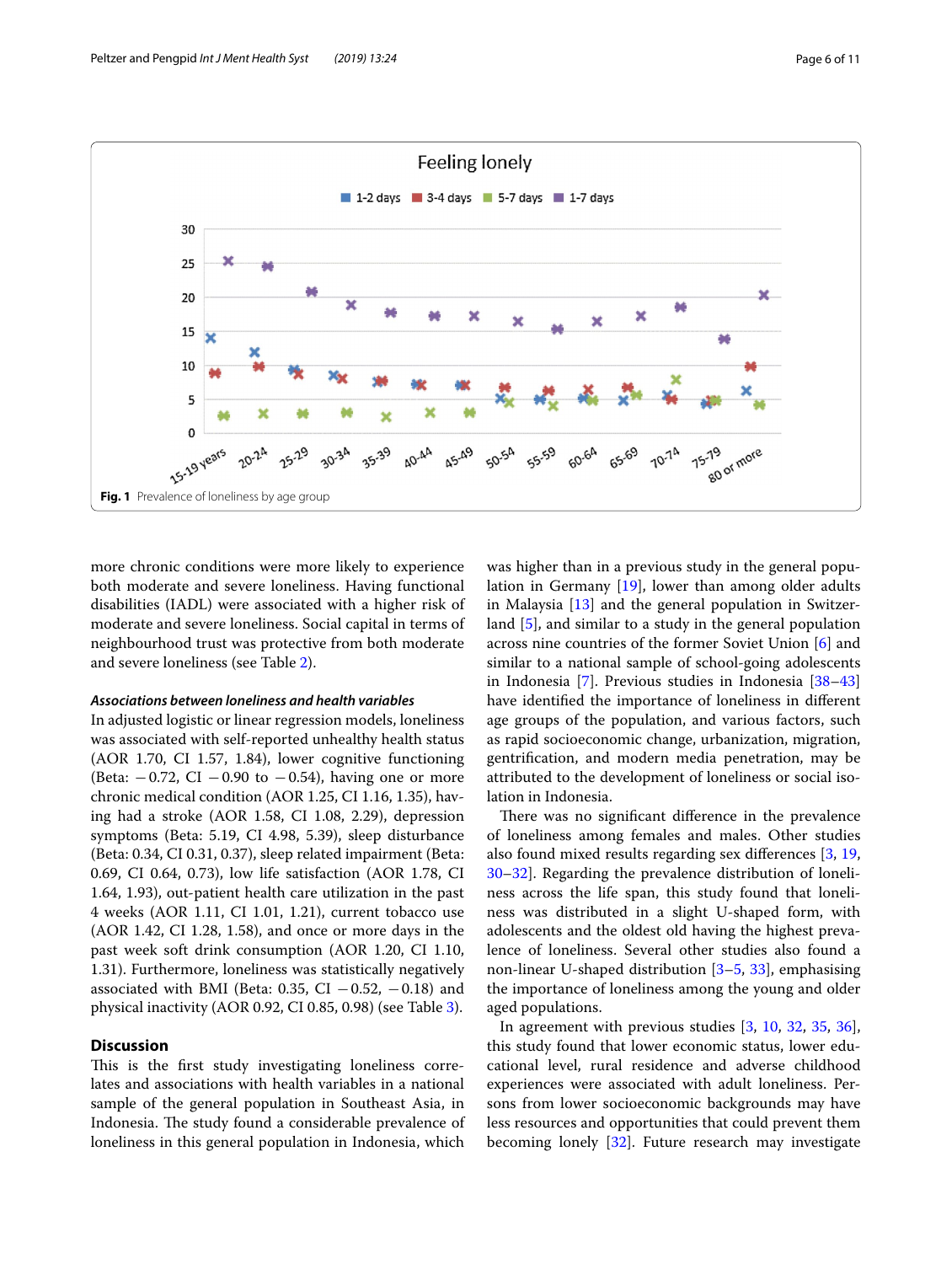#### <span id="page-6-0"></span>**Table 2 Predictors of loneliness**

| Variable                       | <b>Moderate loneliness</b> |                        | <b>Severe loneliness</b> |                        |
|--------------------------------|----------------------------|------------------------|--------------------------|------------------------|
|                                | <b>CrRRR (95% CI)</b>      | <b>ARRR (95% CI)</b>   | <b>CrRRR (95% CI)</b>    | <b>ARRR (95% CI)</b>   |
| Gender                         |                            |                        |                          |                        |
| Female                         | 1 (reference)              | 1 (reference)          | 1 (reference)            | 1 (reference)          |
| Male                           | $1.13(1.05, 1.20)$ ***     | 1.06 (0.96, 1.16)      | $0.92$ (0.86, 0.99)*     | 0.93(0.85, 1.02)       |
| Age                            |                            |                        |                          |                        |
| $15 - 29$                      | 1 (reference)              | 1 (reference)          | 1 (reference)            | 1 (reference)          |
| $30 - 59$                      | $0.54$ (0.50, 0.58)***     | $0.59(0.52, 0.66)$ *** | $0.84$ (0.78, 0.90)***   | $0.74$ (0.66, 0.83)*** |
| 60 or more                     | $0.41$ (0.35, 0.47)***     | $0.37$ (0.30, 0.46)*** | 1.01 (0.91, 1.13)        | 0.64(0.53, 1.13)       |
| Education                      |                            |                        |                          |                        |
| None or elementary             | 1 (reference)              | 1 (reference)          | 1 (reference)            | 1 (reference)          |
| High school or higher          | $0.80(0.74, 0.87)$ ***     | $0.85(0.76, 0.94)$ **  | $0.60$ (0.56, 0.64)***   | $0.60(0.54, 0.66)$ *** |
| Subjective economic background |                            |                        |                          |                        |
| Poor                           | 1 (reference)              | 1 (reference)          | 1 (reference)            | 1 (reference)          |
| Medium                         | $0.84$ (0.77, 0.92)***     | 0.82 (0.73, 0.92)***   | $0.59$ (0.55, 0.64)***   | 0.66 (0.60, 0.73)***   |
| Rich                           | $0.70$ (0.64, 0.78)***     | $0.69$ (0.60, 0.79)*** | $0.56$ (0.51, 0.61)***   | $0.65$ (0.57, 0.72)*** |
| Marital status                 |                            |                        |                          |                        |
| Unmarried                      | 1 (reference)              | 1 (reference)          | 1 (reference)            | 1 (reference)          |
| Married, cohabitating          | $0.50$ (0.46, 0.55)***     | $0.72$ (0.63, 0.82)*** | 0.78 (0.72, 0.85)***     | $0.77$ (0.67, 0.87)*** |
| Separated/divorced/widowed     | 0.57 (0.49, 0.66)***       | 0.92(0.73, 1.14)       | 1.23 (1.09, 1.39)***     | 1.05 (0.86, 1.28)      |
| Residence                      |                            |                        |                          |                        |
| Rural                          | 1 (reference               | 1 (reference)          | 1 (reference)            | 1 (reference)          |
| Urban                          | 0.99(0.92, 1.07)           | 1.02(0.92, 1.11)       | $0.87$ (0.81, 0.93)***   | 0.97(0.89, 1.05)       |
| Childhood hunger               |                            |                        |                          |                        |
| No                             | 1 (reference)              | 1 (reference)          | 1 (reference)            | 1 (reference)          |
| Yes                            | $1.29(1.14, 1.46)$ ***     | $1.36(1.15, 1.61)$ *** | $1.82$ (1.65, 2.01)***   | 1.52 (1.33, 1.73)***   |
| Childhood health status        |                            |                        |                          |                        |
| Poor/fair                      | 1 (reference)              | 1 (reference)          | 1 (reference)            | 1 (reference)          |
| Good                           | $0.86$ (0.79, 0.93)***     | $0.89(0.80, 0.99)$ *   | $0.76$ (0.70, 0.82)***   | $0.81(0.74, 0.89)$ *** |
| Very good                      | $0.89(0.81, 0.98)^*$       | 0.90(0.79, 1.01)       | $0.89(0.82, 0.97)$ **    | 0.96(0.86, 1.06)       |
| Chronic conditions             |                            |                        |                          |                        |
| None                           | 1 (reference)              | 1 (reference)          | 1 (reference)            | 1 (reference)          |
| One                            | 1.12 (1.03, 1.22)*         | 1.12 (1.01, 1.25)*     | 1.18 (1.09, 1.28)***     | 1.20 (1.09, 1.32)***   |
| Two or more                    | 1.22 (1.08, 1.39)**        | $1.22$ (1.04, 1.43)*   | $1.28(1.15, 1.41)$ ***   | $1.32(1.15, 1.51)$ *** |
| <b>IADL</b>                    |                            |                        |                          |                        |
| <b>No</b>                      | 1 (reference)              | 1 (reference)          | 1 (reference)            | 1 (reference)          |
| Yes                            | 1.65 (1.52, 1.79)***       | 1.42 (1.28, 1.57)***   | 1.56 (1.45, 1.67)***     | 1.41 (1.28, 1.54)***   |
| Social capital                 |                            |                        |                          |                        |
| Low                            | $1.18(1.07, 1.29)$ ***     | 1.03 (0.93, 1.13)      | 1.08 (0.99, 1.17         | 1.03 (0.94, 1.13)      |
| Neighbourhood trust            |                            |                        |                          |                        |
| Scale                          | $0.91$ (0.86, 0.96)***     | $0.92$ (0.87, 097)**   | $0.90(0.85, 0.94)$ ***   | $0.90(0.86, 0.95)$ *** |

IADL, instrumental activities of daily living \*\*\* P < 0.001; \*\* P < 0.01; \* P < 0.05; CrRRR, crude relative risk ratio; ARRR, adjusted relative risk ratio

possible pathways that may be responsible for the association of adverse childhood experiences and adult loneliness [[36\]](#page-9-31). Similarly, this study found, as also previously found [[6,](#page-9-3) [10](#page-9-4), [19](#page-9-12), [20](#page-9-13), [31,](#page-9-25) [37\]](#page-9-32), that better social support, being married and higher social capital in terms of trust were protective against loneliness. Having one or more chronic condition and functional disability were also in this study found to be associated with loneliness. This may be explained by the limiting efect of having chronic conditions and/or having functional disability on the participation and performance of specifc activities [\[61](#page-10-17)]. These findings suggests that loneliness interventions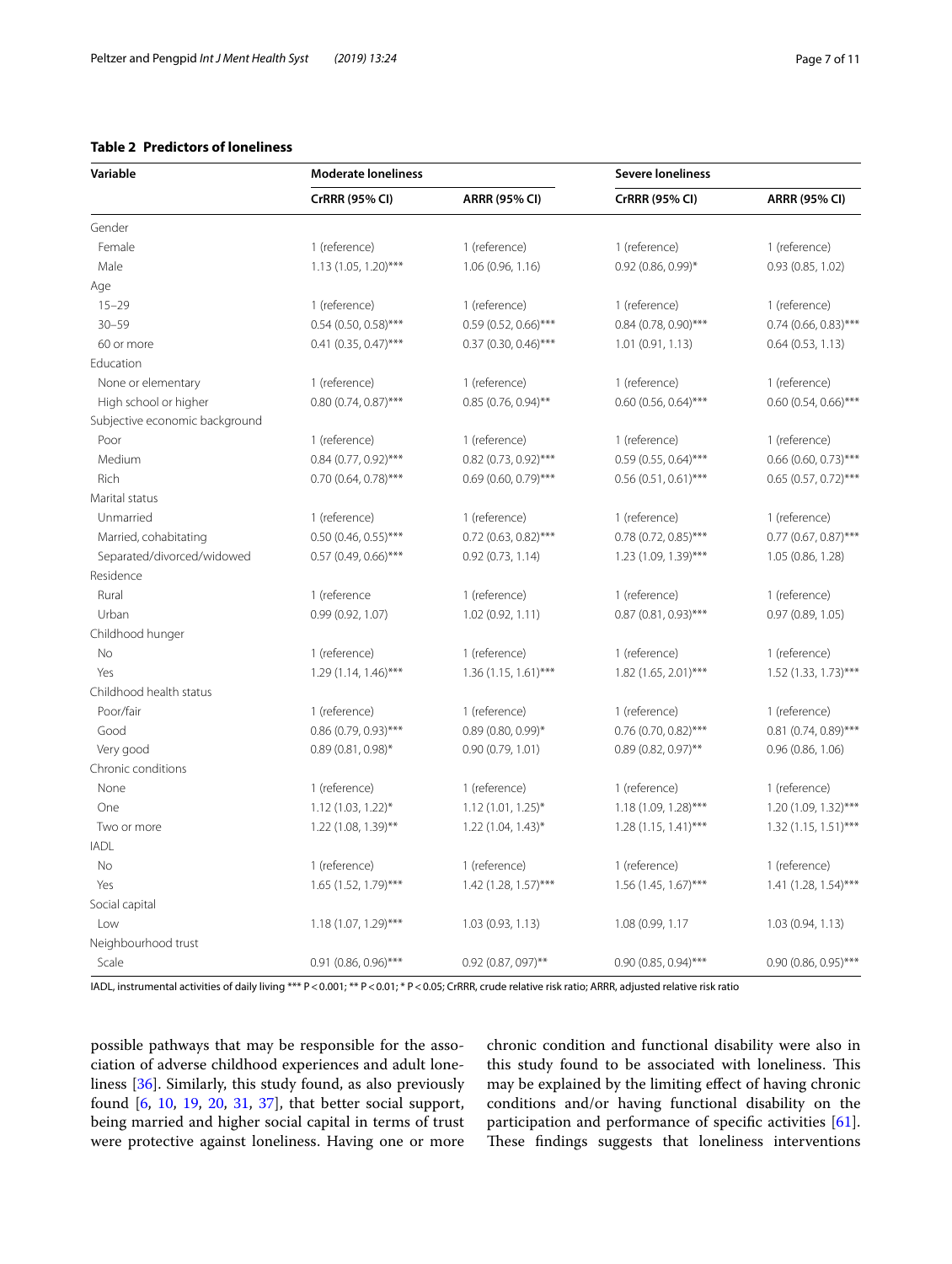| Variable (outcome)                    | Variable response | Model 1: unadjusted odds<br>ratio or beta (95% CI) | Model 2: adjusted odds<br>ratio or beta (95% CI) <sup>b</sup> | Model 3: adjusted odds<br>ratio or beta (95% CI) <sup>c</sup> |
|---------------------------------------|-------------------|----------------------------------------------------|---------------------------------------------------------------|---------------------------------------------------------------|
| Health status                         |                   |                                                    |                                                               |                                                               |
| Unhealthy self-rated status           | <b>No</b>         | 1 (reference)                                      | 1 (reference)                                                 | 1 (reference)                                                 |
|                                       | Yes               | $1.74(1.62, 1.87)$ ***                             | $1.81(1.65, 1.99)$ ***                                        | $1.70(1.57, 1.84)$ ***                                        |
| Cognitive functioning                 | Scale             | $-1.17$ (-1.37 to $-0.96$ )***                     | $-1.18$ (-1.37 to $-0.99$ )***                                | $-0.72$ ( $-0.90$ to $-0.54$ )***                             |
| Chronic medical conditions            | None              | 1 (reference)                                      | 1 (reference)                                                 | 1 (reference)                                                 |
|                                       | One or more       | $1.20(1.10, 1.31)$ ***                             | $1.20(1.10, 1.31)$ ***                                        | $1.25(1.16, 1.35)$ ***                                        |
| Hypertension <sup>a</sup>             | No                | 1 (reference)                                      | 1 (reference)                                                 | 1 (reference)                                                 |
|                                       | Yes               | $1.10(1.01, 1.21)^{*}$                             | 1.08 (0.98, 1.20)                                             | 1.07 (0.99, 1.17)                                             |
| Stroke                                | No                | 1 (reference)                                      | 1 (reference)                                                 | 1 (reference)                                                 |
|                                       | Yes               | $1.66$ (1.05, 2.63)*                               | 1.58 (0.99, 2.50)                                             | 1.58 (1.08, 2.29)*                                            |
| Heart problems                        | No                | 1 (reference)                                      | 1 (reference)                                                 | 1 (reference)                                                 |
|                                       | Yes               | 1.33 (1.00, 1.76)*                                 | 1.28 (0.97, 1.70)                                             | 1.15 (0.89, 1.50)                                             |
| <b>Diabetes</b>                       | No                | 1 (reference)                                      | 1 (reference)                                                 | 1 (reference)                                                 |
|                                       | Yes               | 0.89(0.67, 1.18)                                   | 0.84(0.63, 1.13)                                              | 1.02(0.81, 1.29)                                              |
| Depression symptoms                   | Scale             | 5.34 (5.13 to 5.54)***                             | 5.33 (5.13 to 5.53)***                                        | 5.19 (4.98 to 5.39)***                                        |
| Sleep disturbance                     | Scale             | 0.35 (0.32 to 0.38)***                             | 0.35 (0.32 to 0.38)***                                        | 0.34 (0.31 to 0.37)***                                        |
| Sleep related impairment              | Scale             | 0.71 (0.66 to 0.75)***                             | 0.70 (0.66 to 0.75)***                                        | 0.69 (0.64 to 0.73)***                                        |
| Low life satisfaction                 | No                | 1 (reference)                                      | 1 (reference)                                                 | 1 (reference)                                                 |
|                                       | Yes               | 2.03 (1.87, 2.19)***                               | 2.04 (1.89, 2.21)***                                          | $1.78(1.64, 1.93)$ ***                                        |
| Out-patient visit in the past 4 weeks | No                | 1 (reference)                                      | 1 (reference)                                                 | 1 (reference)                                                 |
|                                       | Yes               | $1.09(1.00, 1.18)^*$                               | 1.09 (0.98, 1.21)                                             | $1.11(1.01, 1.21)^*$                                          |
| Body mass index <sup>a</sup>          | Scale             | $-0.59$ ( $-0.77$ to $-0.41$ )***                  | $-0.56$ ( $-0.73$ to $-0.39$ <sup>***</sup>                   | $-0.35$ ( $-0.52$ to $-0.18$ )***                             |
| Tobacco use                           | Never/former      | 1 (reference)                                      | 1 (reference)                                                 | 1 (reference)                                                 |
|                                       | Current           | $1.16(1.06, 1.77)$ ***                             | 1.52 (1.38, 1.68)***                                          | 1.42 (1.28, 1.58)***                                          |
| Physical activity                     | Moderate/high     | 1 (reference)                                      | 1 (reference)                                                 | 1 (reference)                                                 |
|                                       | Inactive          | 90.5 (0.83, 0.98)*                                 | $0.90(0.83, 0.98)$ *                                          | $0.92$ (0.85, 0.98)*                                          |
| Fruit and vegetable consumption       | Frequent          | 1 (reference)                                      | 1 (reference)                                                 | 1 (reference)                                                 |
|                                       | Infrequent        | $1.10(1.01, 1.24)^{*}$                             | $1.09(1.00, 1.18)^*$                                          | 1.04(0.96, 1.12)                                              |
| Soft drink consumption                | No days/week      | Reference                                          | Reference                                                     | Reference                                                     |
|                                       | 1-7 days/week     | $1.12(1.03, 1.21)$ **                              | $1.15(1.05, 1.25)$ **                                         | $1.20(1.10, 1.31)$ ***                                        |

### <span id="page-7-0"></span>**Table 3 Multivariable logistic regression analyses of the association between loneliness and health variables**

<sup>a</sup> In the sample 18 years and above, <sup>b</sup> adjusted for age and sex, <sup>c</sup> adjusted for age, sex, marital status, residence, economic status, education, social capital, and neighbourhood trust

should target individuals with these socioeconomic characteristics, those with functional disability and those with low social capital (trust).

This study confirmed findings from previous studies [[5](#page-9-2), [6](#page-9-3), [9–](#page-9-1)[11](#page-9-5), [14](#page-9-8), [17](#page-9-10)[–20](#page-9-13)] of associations between loneliness and a number of physical and mental health variables, including self-reported unhealthy health status, low cognitive functioning, having one or more chronic medical condition, having had a stroke, depression symptoms, sleep disturbance, sleep related impairment, and low life satisfaction. The high association between loneliness and depression symptoms in this study may be explained by the high accompaniment of loneliness in depression, being part of depression symptomatology and being both a risk factor and consequence of

depression  $[5]$  $[5]$  $[5]$ . Unlike some other studies  $[5, 12, 13, 13]$  $[5, 12, 13, 13]$  $[5, 12, 13, 13]$  $[5, 12, 13, 13]$  $[5, 12, 13, 13]$  $[5, 12, 13, 13]$ [15,](#page-9-39) [16\]](#page-9-9), this study did not fnd an association between loneliness and hypertension, heart problems and diabetes. As found in several previous studies [[5](#page-9-2), [19](#page-9-12), [28](#page-9-21)], this study found that loneliness had been associated with health-care utilisation. It is possible that lonely individuals have poorer health and therefore need to see the health care provider more often than nonlonely individuals [[5\]](#page-9-2). Moreover, seeing and talking to a health care provider may take care of overcoming social isolation or loneliness [\[5,](#page-9-2) [62](#page-10-18)]. In addition, this study found in agreement with previous studies [\[5](#page-9-2), [10](#page-9-4), [19](#page-9-12), [23,](#page-9-16) [27\]](#page-9-20), an association between loneliness and lifestyle factors, including tobacco use, soft drink consumption and marginally inadequate fruit and vegetable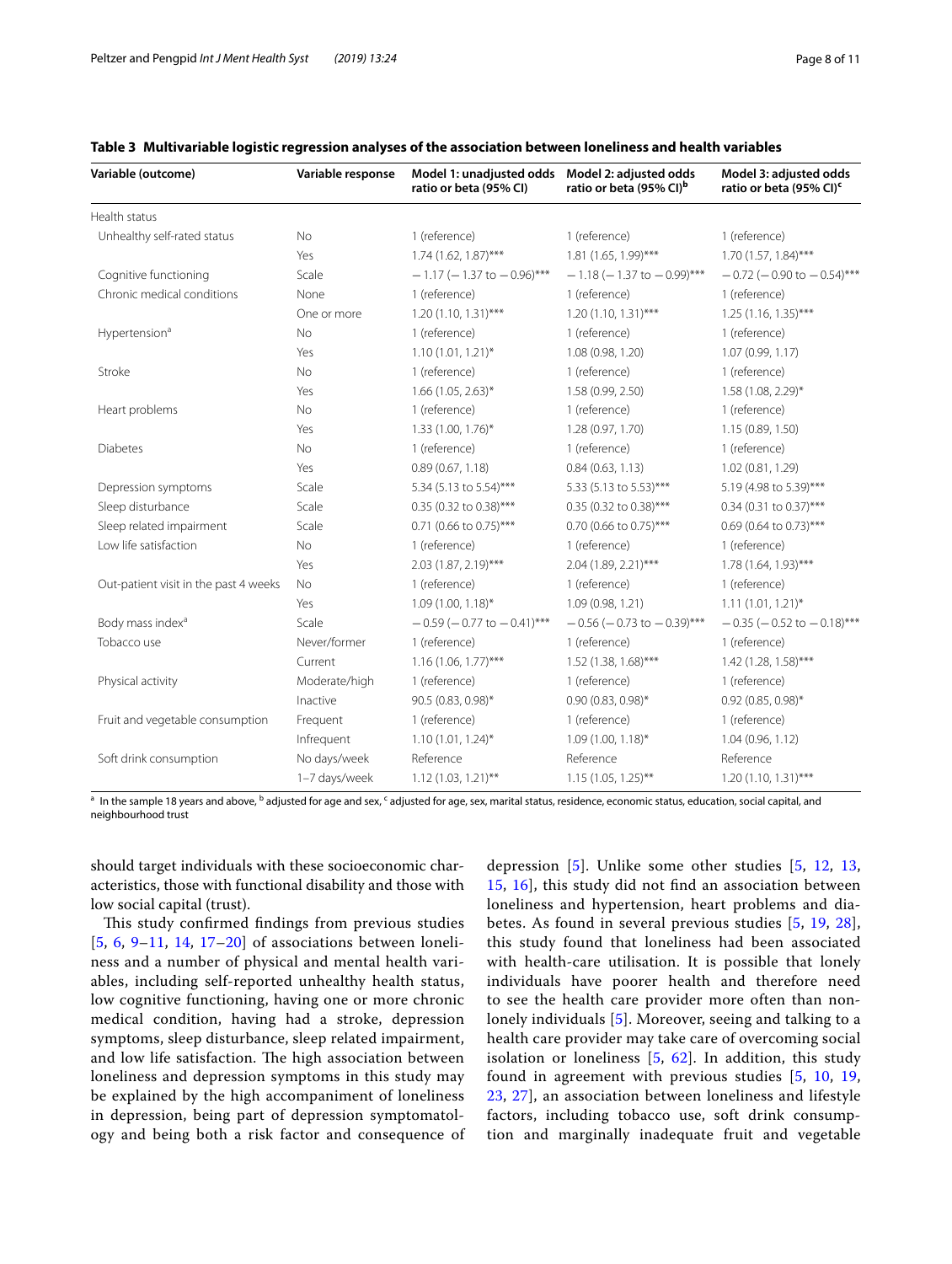consumption. We observed the association between loneliness and tobacco use, independently of age, so that tobacco use may be used as a method to connect with others in order to reduce loneliness across the life span. The association between loneliness and soft drinks consumption seems to confrm social baseline theory that social isolation infuences higher levels of sugar consumption [\[27](#page-9-20)].

Contrary to some previous studies [[24–](#page-9-17)[26](#page-9-19)] that found an association between loneliness and higher BMI and physical inactivity, this study found a negative relationship. In another study in Indonesia, a negative association between depression and having overweight or obesity was found  $[63]$  $[63]$ . It is possible that having higher BMI or obesity in Indonesia is associated with improved socioeconomic status and ideal body image symbolising nurturance and affluence  $[64]$  $[64]$  $[64]$  associated with reduced loneliness. It is possible that physical inactivity is seen similarly to having higher BMI or obesity in this transitional Indonesian society as something to be aspired to, such as having a higher paid office job than a lower paid manual labour job associated with more physical activity.

There might be several possible pathways of linking loneliness with poor health [[46\]](#page-10-2). For example, poor selfrated health status can co-occur with sleep disturbance and sleep related impairment and may reinforce each other over time. Loneliness may generate anxiety-related thoughts that hamper relaxation resulting in sleep disturbance and impairment  $[46, 64]$  $[46, 64]$  $[46, 64]$  $[46, 64]$ . Moreover, the study found an association between diferent stressors (childhood adversity, poor socioeconomic status) and loneliness. Stress could be linking loneliness with poor health [[65\]](#page-10-21). Lonely persons may have a heightened perception of stress, anxiety, depression and mistrust, which activate "neurobiological and behavioral mechanisms that contribute to adverse health outcomes [[1\]](#page-8-0)."

#### **Study limitations**

The study was cross-sectional in design, so causal conclusions cannot be drawn. As the questionnaire part of the study relied on self-report, so response bias is a possibility. The questionnaire used in this study assessed loneliness with a single item. However, a high correlation between single-item and multi-item loneliness indices has been found [\[63](#page-10-19)]. Further, we interpreted the more frequent loneliness experience as the more serious as the less frequent experience of loneliness [[6\]](#page-9-3). Future research should also measure the intensity of the loneliness experience. Certain variables that may contribute to the understanding of loneliness, such as household size (living alone) and personality related factors, were not

assessed in this study, and should be included in future research.

#### **Conclusions**

Loneliness was found to be prevalent across the life span and was associated with a number of poorer physical and mental health variables and health risk behaviours. Several factors found in this study to be associated with loneliness were identifed, such as low socioeconomic status, rural residence, adverse childhood experiences, having chronic conditions, functional disability and lack of neighbourhood trust, warrant further research in Indonesia.

#### **Abbreviations**

BMI: body mass index; CES-D: Centres for Epidemiologic Studies Depression Scale; EA: enumeration area; IFLS: Indonesian Family Life Survey; IPAQ: International Physical Activity Questionnaire.

#### **Authors' contributions**

KP and SP conceived and designed the analysis. KP drafted the manuscript and SP made critical revision of the manuscript for key intellectual content. All authors have agreed to authorship and order of authorship for this manuscript. Both authors read and approved the fnal manuscript.

#### **Author details**

<sup>1</sup> North West University, Potchefstroom, South Africa.<sup>2</sup> ASEAN Institute for Health Development, Mahidol University, 25/25 Phutthamonthon Road 4, Salaya, Phutthamonton, Nakhon Pathom 73170, Thailand.

#### **Acknowledgements**

The research was conducted based on the IFLS-5 conducted by RAND [\(http://](http://www.rand.org/labor/FLS/IFLS.html) [www.rand.org/labor/FLS/IFLS.html](http://www.rand.org/labor/FLS/IFLS.html)). We thank RAND for providing the access to the survey data and the study participants who provided the survey data.

#### **Competing interests**

The authors declare that they have no competing interests.

#### **Availability of data and materials**

The data for the current study from the Indonesian Family Life Survey (IFLS) are in the public domain and are accessible via the Rand Labor and Population website (<https://www.rand.org/labor/FLS/IFLS.html>).

#### **Ethics approval and consent to participate**

The IFLS has been approved by ethics review boards of RAND and University of Gadjah Mada in Indonesia [[43](#page-10-0)]. Written informed consent was obtained from all respondents prior to data collection.

#### **Funding**

The authors received no specifc funding for this work.

#### **Publisher's Note**

Springer Nature remains neutral with regard to jurisdictional claims in published maps and institutional afliations.

#### Received: 21 April 2018 Accepted: 1 April 2019 Published online: 10 April 2019

#### **References**

<span id="page-8-0"></span>1. Hawkley LC, Cacioppo JT. Loneliness matters: a theoretical and empirical review of consequences and mechanisms. Ann Behav Med. 2010;40:218– 27. [https://doi.org/10.1007/s12160-010-9210-8.](https://doi.org/10.1007/s12160-010-9210-8)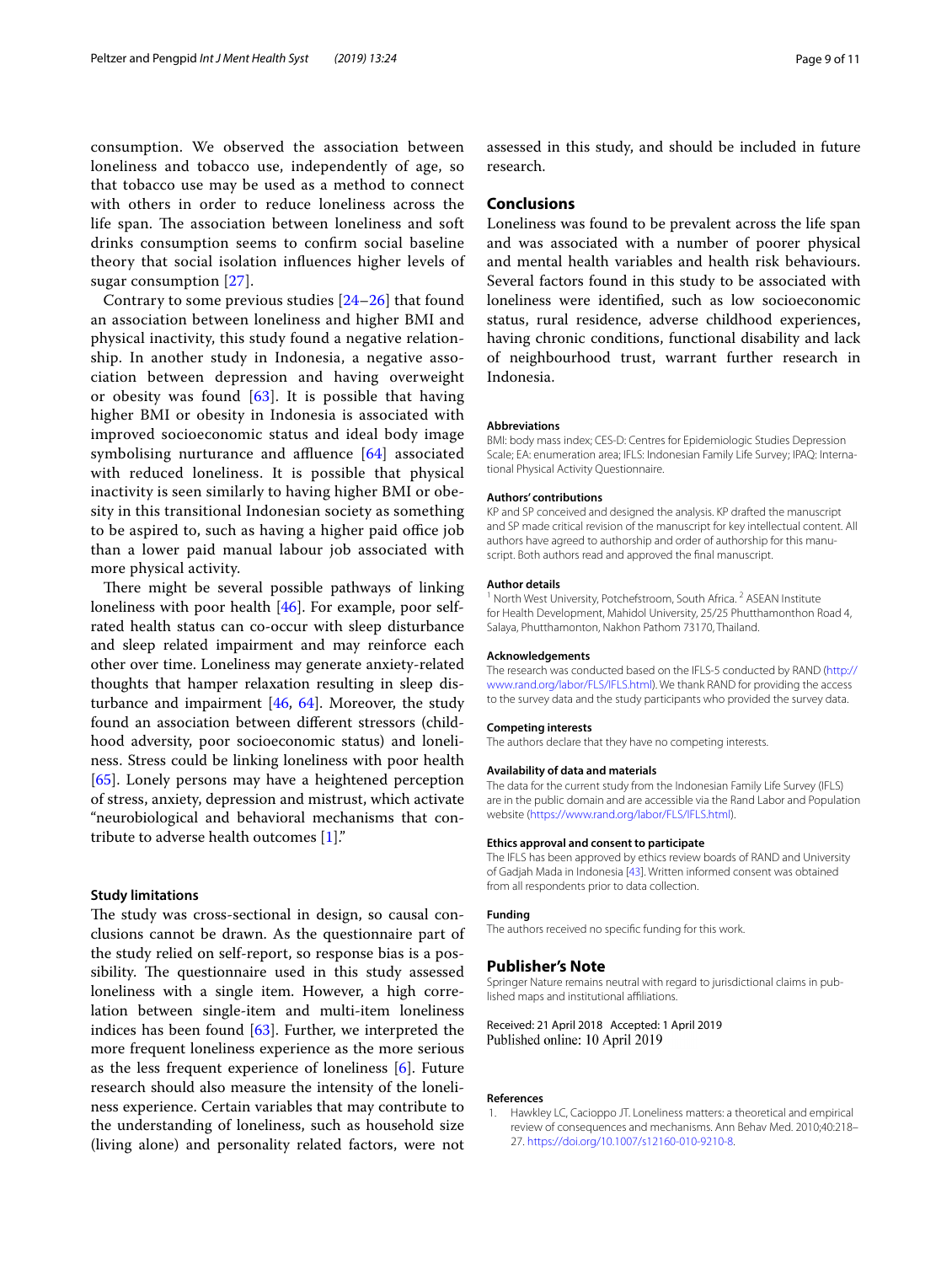- <span id="page-9-0"></span>2. Hansen T, Slagsvold B. Late-life loneliness in 11 European countries: results from the generations and gender survey. Soc Indic Res. 2016;129:445–64. [https://doi.org/10.1007/s11205-015-1111-6.](https://doi.org/10.1007/s11205-015-1111-6)
- <span id="page-9-26"></span>3. Lasgaard M, Friis K, Shevlin M. "Where are all the lonely people?" A population-based study of high-risk groups across the life span. Soc Psychiatry Psychiatr Epidemiol. 2016;51(10):1373–84.
- 4. Qualter P, Vanhalst J, Harris R, Van Roekel E, Lodder G, Bangee M, Maes M, Verhagen M. Loneliness across the life span. Perspect Psychol Sci. 2015;10(2):250–64. <https://doi.org/10.1177/1745691615568999>.
- <span id="page-9-2"></span>5. Richard A, Rohrmann S, Vandeleur CL, Schmid M, Barth J, Eichholzer M. Loneliness is adversely associated with physical and mental health and lifestyle factors: results from a Swiss national survey. PLoS ONE. 2017;12(7):e0181442.<https://doi.org/10.1371/journal.pone.0181442> **(eCollection 2017)**.
- <span id="page-9-3"></span>6. Stickley A, Koyanagi A, Roberts B, Richardson E, Abbott P, Tumanov S, McKee M. Loneliness: its correlates and association with health behaviours and outcomes in nine countries of the former Soviet Union. PLoS ONE. 2013;8(7):e67978. [https://doi.org/10.1371/journal.pone.0067978.](https://doi.org/10.1371/journal.pone.0067978)
- <span id="page-9-23"></span>7. Peltzer K, Pengpid S. Loneliness and health risk behaviors among ASEAN adolescents. Iran J Psychiatry Behav Sci. 2017;1(3):e7691. [https://doi.](https://doi.org/10.5812/ijpbs.7691) [org/10.5812/ijpbs.7691.](https://doi.org/10.5812/ijpbs.7691)
- <span id="page-9-38"></span>8. Purwono U, French DC. Depression and its relation to loneliness and religiosity in Indonesian Muslim adolescents. Ment Health Religion Cult. 2017;19(3):218–28.
- <span id="page-9-1"></span>9. Victor CR, Yang K. The prevalence of loneliness among adults: a case study of the United Kingdom. J Psychol. 2012;146(1–2):85–104. [https://](https://doi.org/10.1080/00223980.2011.613875) [doi.org/10.1080/00223980.2011.613875.](https://doi.org/10.1080/00223980.2011.613875)
- <span id="page-9-4"></span>10. Peltzer K, Pengpid S. Loneliness: its correlates and associations with health risk behaviours among university students in 25 countries. J Psychol Afr. 2017;27(3):247–55.
- <span id="page-9-5"></span>11. Nummela O, Seppanen M, Uutela A. The efect of loneliness and change in loneliness on self-rated health (SRH): a longitudinal study among aging people. Arch Gerontol Geriatr. 2011;53(2):163–7. [https://doi.org/10.1016/j.](https://doi.org/10.1016/j.archger.2010.10.023) [archger.2010.10.023](https://doi.org/10.1016/j.archger.2010.10.023).
- <span id="page-9-6"></span>12. Hawkley LC, Thisted RA, Masi CM, Cacioppo JT. Loneliness predicts increased blood pressure: 5-year cross-lagged analyses in middleaged and older adults. Psychol Aging. 2010;25(1):132–41. [https://doi.](https://doi.org/10.1037/a0017805) [org/10.1037/a0017805](https://doi.org/10.1037/a0017805).
- <span id="page-9-7"></span>13. Momtaz YA, Hamid TA, Yusoff S, Ibrahim R, Chai ST, Yahaya N, Abdullah SS. Loneliness as a risk factor for hypertension in later life. J Aging Health. 2012;24(4):696–710. [https://doi.org/10.1177/0898264311431305.](https://doi.org/10.1177/0898264311431305)
- <span id="page-9-8"></span>14. Caspi A, Moffitt TE, Harrington H, Moffitt TE, Milne BJ, Poulton R. Socially isolated children 20 years later: risk of cardiovascular disease. Arch Pediatr Adolesc Med. 2006;160(8):805–11.
- <span id="page-9-39"></span>15. Luanaigh C, Lawlor B. Loneliness and health of older people. Int J Geriatr Psychiatry. 2008;23:1213–21.
- <span id="page-9-9"></span>16. Thurston RC, Kubzansky LD. Women, loneliness, and incident coronary heart disease. Psychosom Med. 2009;71(8):836–42. [https://doi.](https://doi.org/10.1097/PSY.0b013e3181b40efc) [org/10.1097/PSY.0b013e3181b40efc](https://doi.org/10.1097/PSY.0b013e3181b40efc).
- <span id="page-9-10"></span>17. Harris R, Qualter P, Robinson SJ. Loneliness trajectories from middle childhood to pre-adolescence: impact on perceived health and sleep disturbance. J Adolesc. 2013;36:1295–304.
- <span id="page-9-11"></span>18. Zawadzki MJ, Graham JE, Gerin W. Rumination and anxiety mediate the efect of loneliness on depressed mood and sleep quality in college students. Health Psychol. 2013;32(2):212–22. [https://doi.org/10.1037/a0029](https://doi.org/10.1037/a0029007) [007.](https://doi.org/10.1037/a0029007)
- <span id="page-9-12"></span>19. Beutel ME, Klein EM, Brähler E, Reiner I, Jünger C, Michal M, Wiltink J, Wild PS, Münzel T, Lackner KJ, Tibubos AN. Loneliness in the general population: prevalence, determinants and relations to mental health. BMC Psychiatry. 2017;17(1):97. <https://doi.org/10.1186/s12888-017-1262-x>.
- <span id="page-9-13"></span>20. Cacioppo JT, Hughes ME, Waite LJ, Hawkley LC, Thisted RA. Loneliness as a specifc risk factor for depressive symptoms: cross-sectional and longitudinal analyses. Psychol Aging. 2006;21(1):140–51. [https://doi.](https://doi.org/10.1037/0882-7974.21.1.140) [org/10.1037/0882-7974.21.1.140.](https://doi.org/10.1037/0882-7974.21.1.140)
- <span id="page-9-14"></span>21. Schumaker JF, Shea JD, Monfries MM, Groth-Marnat G. Loneliness and life satisfaction in Japan and Australia. J Psychol. 1993;127(1):65–71.
- <span id="page-9-15"></span>22. Boss L, Kang DH, Branson S, Loneliness and cognitive function in the older adult: a systematic review. Int Psychogeriatr. 2015;27(4):541–53. [https://doi.org/10.1017/S1041610214002749.](https://doi.org/10.1017/S1041610214002749)
- <span id="page-9-16"></span>23. Dyal SR, Valente TW. A systematic review of loneliness and smoking: small efects, big implications. Subst Use Misuse. 2015;50:1697–716. <https://doi.org/10.3109/10826084.2015.1027933>.
- <span id="page-9-17"></span>24. Hawkley LC, Thisted RA, Cacioppo JT. Loneliness predicts reduced physical activity: cross-sectional & longitudinal analyses. Health Psychol. 2009;28(3):354–63. [https://doi.org/10.1037/a0014400.](https://doi.org/10.1037/a0014400)
- <span id="page-9-18"></span>25. Petitte T, Mallow J, Barnes E, Petrone A, Barr T, Theeke L. A systematic review of loneliness and common chronic physical conditions in adults. Open Psychol J. 2015;8(Suppl 2):113–32.
- <span id="page-9-19"></span>26. Lauder W, Mummery K, Jones M, Caperchione C. A comparison of health behaviours in lonely and non-lonely populations. Psychol Health Med. 2006;11(2):233–45. [https://doi.org/10.1080/1354850050](https://doi.org/10.1080/13548500500266607) [0266607](https://doi.org/10.1080/13548500500266607).
- <span id="page-9-20"></span>27. Henriksen RE, Torsheim T, Thuen F. Loneliness, social integration and consumption of sugar-containing beverages: testing the social baseline theory. PLoS ONE. 2014;9(8):e104421. [https://doi.org/10.1371/](https://doi.org/10.1371/journal.pone.0104421) [journal.pone.0104421](https://doi.org/10.1371/journal.pone.0104421) **(eCollection 2014)**.
- <span id="page-9-21"></span>28. Taube E, Kristensson J, Sandberg M, Midlöv P, Jakobsson U. Loneliness and health care consumption among older people. Scand J Caring Sci. 2015;29(3):435–43. [https://doi.org/10.1111/scs.12147.](https://doi.org/10.1111/scs.12147)
- <span id="page-9-22"></span>29. Lim KK, Chan A. Association of loneliness and healthcare utilization among older adults in Singapore. Geriatr Gerontol Int. 2017;17(11):1789–98.<https://doi.org/10.1111/ggi.12962>.
- <span id="page-9-24"></span>30. Lauder W, Mummery K, Sharkey S. Social capital, age and religiosity in people who are lonely. J Clin Nurs. 2006;15(3):334–40.
- <span id="page-9-25"></span>31. Mahon NE, Yarcheski A, Yarcheski TJ, Cannella BL, Hanks MM. A metaanalytic study of predictors for loneliness during adolescence. Nurs Res. 2006;55(5):308–15.
- <span id="page-9-27"></span>32. Cohen-Mansfeld J, Hazan H, Lerman Y, Shalom V. Correlates and predictors of loneliness in older-adults: a review of quantitative results informed by qualitative insights. Int Psychogeriatr. 2016;28(4):557–76. [https://doi.org/10.1017/S1041610215001532.](https://doi.org/10.1017/S1041610215001532)
- <span id="page-9-28"></span>33. Dykstra PA. Older adult loneliness: myths and realities. Eur J Ageing. 2009;6(2):91–100.<https://doi.org/10.1007/s10433-009-0110-3>.
- <span id="page-9-29"></span>34. Domènech-Abella J, Mundó J, Lara E, Moneta MV, Haro JM, Olaya B. The role of socio-economic status and neighborhood social capital on loneliness among older adults: evidence from the Sant Boi Aging Study. Soc Psychiatry Psychiatr Epidemiol. 2017;52(10):1237–46. [https](https://doi.org/10.1007/s00127-017-1406-9) [://doi.org/10.1007/s00127-017-1406-9.](https://doi.org/10.1007/s00127-017-1406-9)
- <span id="page-9-30"></span>35. Nicolaisen M, Thorsen K. Loneliness among men and women–a fveyear follow-up study. Aging Ment Health. 2014;18(2):194–206. [https://](https://doi.org/10.1080/13607863.2013.821457) [doi.org/10.1080/13607863.2013.821457.](https://doi.org/10.1080/13607863.2013.821457)
- <span id="page-9-31"></span>36. Kamiya Y, Doyle M, Henretta JC, Timonen V. Early-life circumstances and later-life loneliness in Ireland. Gerontologist. 2014;54(5):773–83. [https://](https://doi.org/10.1093/geront/gnt097) [doi.org/10.1093/geront/gnt097.](https://doi.org/10.1093/geront/gnt097)
- <span id="page-9-32"></span>37. Nyqvist F, Victor CR, Forsman AK, Cattan M. The association between social capital and loneliness in diferent age groups: a populationbased study in Western Finland. BMC Public Health. 2016;16:542. [https](https://doi.org/10.1186/s12889-016-3248-x) [://doi.org/10.1186/s12889-016-3248-x](https://doi.org/10.1186/s12889-016-3248-x).
- <span id="page-9-33"></span>38. Linando AY, Lee S-K. Socioeconomic, dietary, nutrition, body weight and epidemiologic transitions: three nations at diferent stage of development. Progr Nutr. 2018;20(4):602–15. [https://doi.org/10.23751/](https://doi.org/10.23751/pn.v20i4.7274) [pn.v20i4.7274](https://doi.org/10.23751/pn.v20i4.7274).
- <span id="page-9-34"></span>39. Himawan KK, Bamblingm M, Edirippulige S. What does it mean to be single in Indonesia? Religiosity, social stigma, and marital status among never-married Indonesian adults. SAGE Open. 2018. [https://doi.](https://doi.org/10.1177/2158244018803132) [org/10.1177/2158244018803132.](https://doi.org/10.1177/2158244018803132)
- <span id="page-9-35"></span>40. Utomo ID, McDonald P, Hull T, Reimondos A, Utomo A. The 2010 Greater Jakarta transition to adulthood survey policy brief no. 4 Mobile phone, internet, and media exposure. [http://demography.cass.anu.](http://demography.cass.anu.edu.au/sites/default/files/sod/research/transition-to-adulthood/Mobile_Phone_Policy_Brief_No_4.pdf) [edu.au/sites/default/fles/sod/research/transition-to-adulthood/Mobil](http://demography.cass.anu.edu.au/sites/default/files/sod/research/transition-to-adulthood/Mobile_Phone_Policy_Brief_No_4.pdf) [e\\_Phone\\_Policy\\_Brief\\_No\\_4.pdf.](http://demography.cass.anu.edu.au/sites/default/files/sod/research/transition-to-adulthood/Mobile_Phone_Policy_Brief_No_4.pdf) Accessed 12 Mar 2019.
- <span id="page-9-36"></span>41. Faisal CM, Turnip SS. Predictors of loneliness among the left-behind children of migrant workers in Indonesia. J Public Mental Health. 2019;18(1):49–57.<https://doi.org/10.1108/JPMH-04-2018-0023>.
- <span id="page-9-37"></span>42. Adriani Y. Religiosity and happiness in Indonesia: A phenomenological study of young Muslims. Submitted in fulflment of the requirements for the degree of Doctor of Philosophy Deakin University January 2018. [http://dro.deakin.edu.au/eserv/DU:30110893/adriani-religiosityand-](http://dro.deakin.edu.au/eserv/DU:30110893/adriani-religiosityand-2018.pdf)[2018.pdf](http://dro.deakin.edu.au/eserv/DU:30110893/adriani-religiosityand-2018.pdf). Accessed 12 Mar 2019.